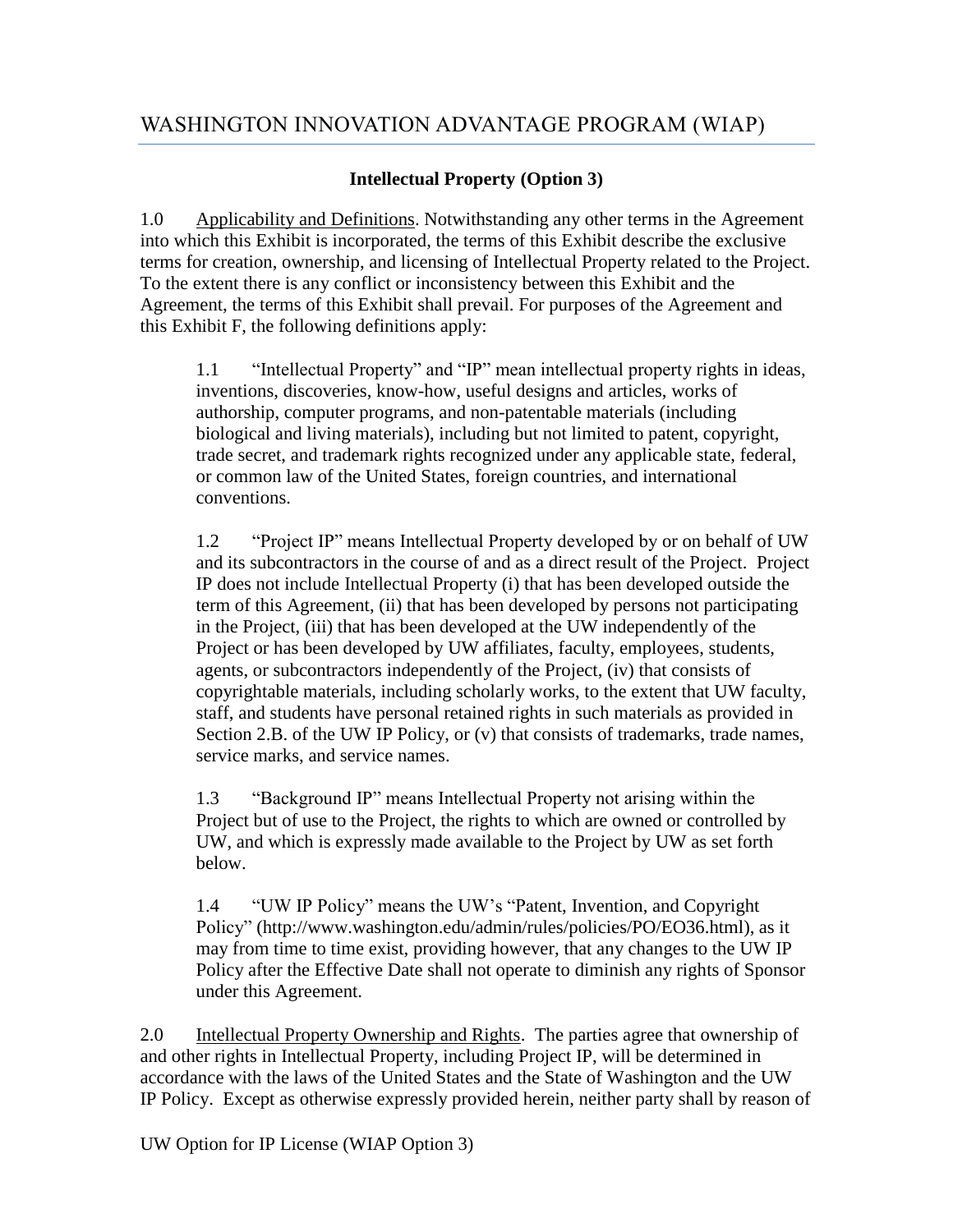this Agreement or its performance obtain any right, title, license or other interest, either express or implied, to the other party's Intellectual Property.

3.0 Disclosure of Project IP. UW will make all reasonable efforts to ensure that all investigators participating in the Project prepare, sign and submit regular written disclosures to a designated UW institutional official of all Project IP (the "Disclosure") prior to any public disclosure thereof. Within thirty (30) days of receipt of any such Disclosure, UW will provide Sponsor a copy thereof.

4.0 Sponsor's License to Reports and Data. Providing that Sponsor has otherwise performed its material obligations under this Agreement, UW hereby grants to Sponsor a fully-paid, non-exclusive, royalty-free, license for Sponsor's internal use only, without right to sublicense or redistribute either commercially or non-commercially, to: (i) the written reports delivered to Sponsor as described in Section 1.4 of this Agreement; and (ii) the data produced by UW researchers during the course of performing the Project to the extent such data is reasonably and legally available, providing that Sponsor requests such data within thirty (30) days of receiving the final report and reimburses the UW for any additional reasonable costs incurred by the UW in reproducing the data. Sponsor understands and agrees that excepting only the rights granted under the foregoing license, UW retains full ownership of such reports and data.

## 5.0 Patents, Patent Costs and Option to Negotiate Project IP License.

5.1 Patenting and Project IP Protection. UW will have the sole and exclusive right to file, prosecute, direct, and otherwise manage, all United States and foreign patent and any other applications for the protection of Project IP, providing that during the term of the Agreement when reasonably feasible and practicable, the UW advises the Sponsor of such proposed action and provides Sponsor an opportunity to comment thereon.

5.2 Sponsor Cooperation. Sponsor agrees to reasonably cooperate with UW to diligently complete and perfect the applications described in section 5.1 above.

5.3 Reimbursement of UW for Patent and Application Costs. Sponsor agrees to reimburse the UW for all reasonable costs of filing and prosecuting patents and any other applications referred to in subsection 5.1 above.

5.4 Option to Negotiate License and Evaluation License. In consideration of and conditioned upon Sponsor's agreement to reimburse UW for the costs referred to in subsection 5.3 above, UW hereby grants Sponsor: (i) an option to negotiate a commercial license to Project IP and Background IP on the terms described in Section 6.6 below ("Option to Negotiate License"), and (ii) an evaluation license on the terms described in Section 6.5 below ("Evaluation License"). In the event Sponsor fails to reimburse UW fully for all such costs within thirty (30) days of invoice, (i) Sponsor's Option to Negotiate License and Evaluation License will automatically terminate upon thirty (30) days' written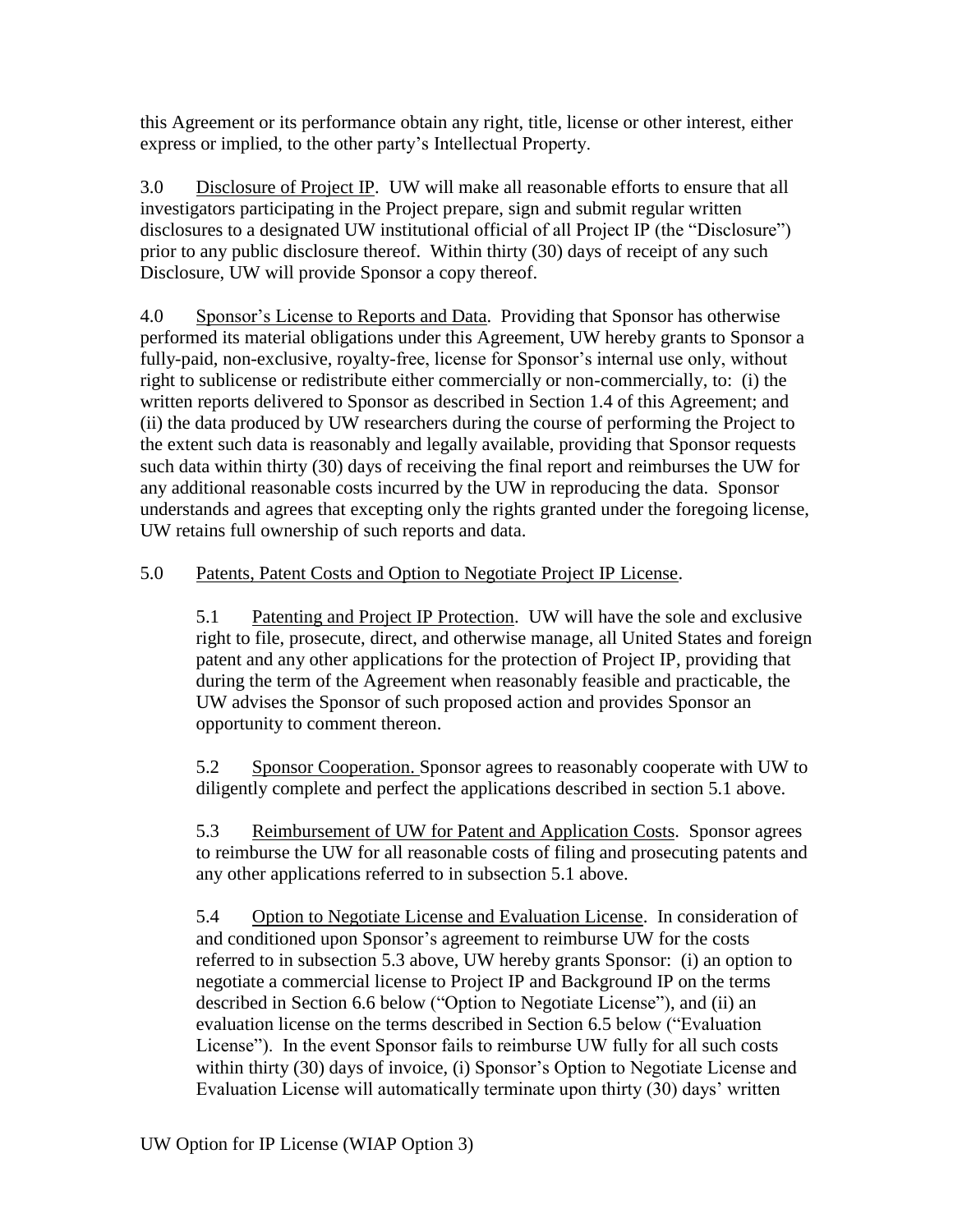notice thereof to Sponsor; and (ii) UW may abandon or cease prosecution of any United States and foreign patent and any other protection of Project IP.

## 6.0 Exercise of Option and Negotiation of Commercial License.

6.1 Option Period, Exercise and Termination. Sponsor will have a period of three (3) months from the date upon which UW provides a Disclosure to Sponsor to exercise the Option to Negotiate License. If Sponsor fails to exercise the Option to Negotiate License within such period by notifying UW in writing of its unconditional exercise thereof, Sponsor's Option to Negotiate License will thereupon terminate, without further notice by the UW, at the end of such exercise period.

6.2 License Negotiation. If Sponsor exercises the Option to Negotiate License, Sponsor will have a period of three (3) months, commencing on the date of delivery to UW of Sponsor's notice of exercise, in which to negotiate and execute a license for all or a portion of UW's interest in Project IP that is the subject of the Disclosure and for Background IP. During such period, UW and Sponsor shall make reasonable good faith efforts to negotiate a license on commercially reasonable terms. Any commercial license rights granted to Sponsor shall require the Sponsor to pay royalties, license fees, and/or other valuable consideration to UW and shall be on other customary and usual terms, all of which shall be reasonable and mutually-agreeable to the parties.

6.3 Termination of Option to Negotiate License and Evaluation License. If UW and Sponsor fail to negotiate and execute a mutually acceptable license agreement during such period, the Option to Negotiate License and Evaluation License shall thereupon terminate without further notice unless extended in writing by UW.

6.4 Background IP. In the event Sponsor so elects in writing by completing the Background Intellectual Property list attached hereto , the UW shall include within the license described in subsection 6.5of this Appendix, only such Background IP as is necessary and available, in the reasonable judgment of the UW, to practice and commercially exploit the Project IP that is the subject of the Option to Negotiate License; providing, however, such Background IP shall be included only to the extent consistent with existing and anticipated agreements between the UW and third parties and with any applicable laws, rules and regulations governing UW.

6.5 Sponsor's Evaluation License. UW hereby grants Sponsor a license to the Project IP described in each Disclosure provided to Sponsor under this Agreement for the limited purpose of internal evaluation and testing of Project IP by Sponsor. The Evaluation License shall not include any right to utilize Project IP for the purpose of making, using or selling any products, processes or methods. The term of the Evaluation License will begin upon receipt of a Disclosure to Sponsor and